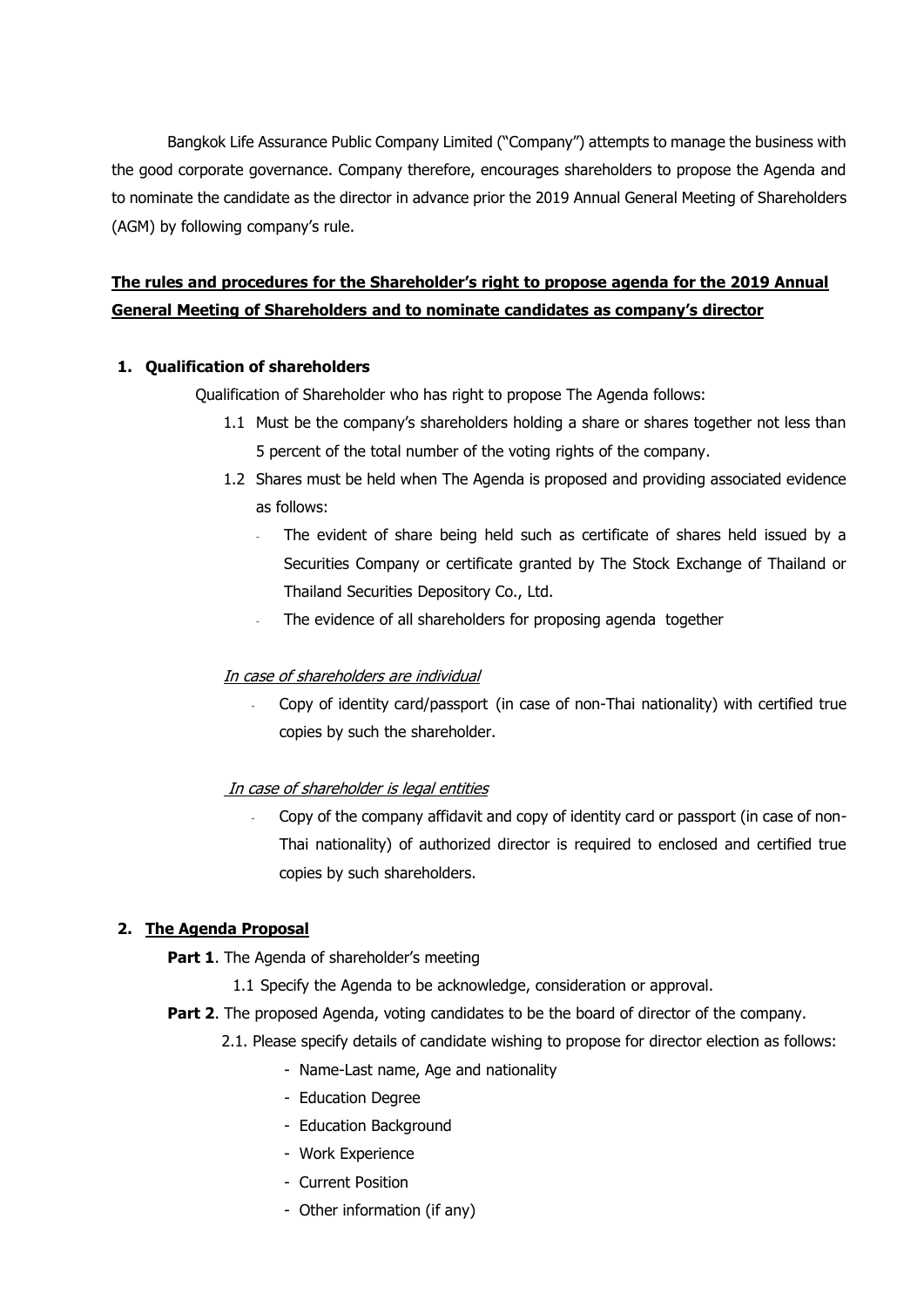- 2.2. Candidates must have the qualifications in compliance with related regulations as follows:
	- Securities and Stock Exchange Commission , Thailand
	- The Stock Exchange of Thailand
	- The Life Insurance Act B.F. 2535 Additional B.F. 2551
	- The Life Insurance Act B.E. 2535
	- The Securities and Exchange Act (no. 4) B.E. 2551
- 2.3. The letter of consent of qualified candidate for director position and other support documents such as education certificate, training certificate, working experience (resume) and share certificate.

#### **The board of director will reject the Agenda's proposal as follows:**

- 1. The proposal that violates to law, rule, regulation of the government agencies or other governing agencies or are not complied with the objective, the article of association, the shareholder's resolution, the good corporate good governance of the company.
- 2. The proposal that related to usual operation of the company business with did not appear any doubt about unusual cases according to the shareholders reference.
- 3. The proposal that is beyond the control of the company.
- 4. The proposal that the shareholders already proposed in shareholders' meeting within the last 12 months and with supported by less than 10% of total voting shares, provided that the facts of said matter have not yet changed significantly.
- 5. Other cases as The Capital Market Supervisory Board announcement.
- 6. The proposal that the company has already operated.
- 7. The proposal that beneficial for specific person or unbeneficial to company's operation.
- 8. The proposal that the information shareholders provided is incomplete or incorrect those who are unable to contact.
- 9. The proposal that the shareholders are not fully qualified.

#### **3. Agenda proposal and consideration procedure**

Shareholders who qualify as the criteria No. 1 must provide the Agenda proposal to the board of director by submitting the form of AGM agenda proposal as company's regulation, filling all information and signing to be approval, enclosed the evidence of share's held and also other documents with beneficial for the Board's consideration (if any) and submitting **within December 31, 2018** as following address:

> Mr. Sanor Thampipatanakul Company Secretary Bangkok Life Assurance Public Company Limited 23/115-121 Royal City Avenue Soi Soonvijai Rama 9rd. Bangkapi Huaykwang BKK 10130